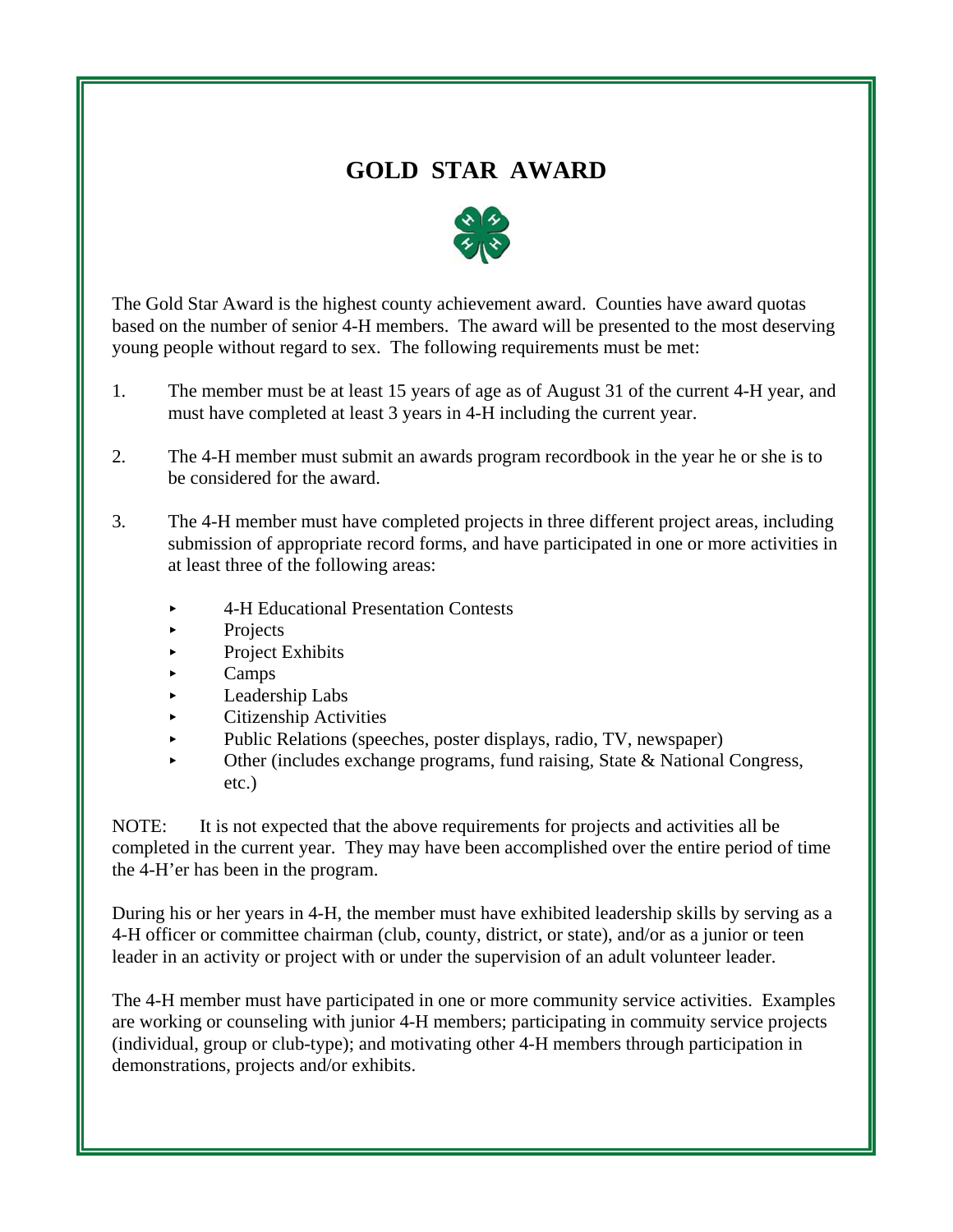### **GUIDELINES FOR AWARDING THE**

## **4-H GOLD STAR AWARD**

### **Minimum Criteria**

Because the *Gold Star Award* is one of the most sought after 4-H awards at the county level, the recipient should meet certain minimum criteria. Thus, the quality of the award can be maintained. The following criteria are recommended as minimum only. Any 4-H member not meeting these criteria would not be considered for the award. Conversely, some counties may choose not to award the *Gold Star* if there are not 4-H members in the county who actually exceed these minimum criteria. The county, in that case, may elect not to award *Gold Star* pins.

#### **Criteria for Selection:**

- 1. The 4-H member must be at least **15 years of age as of August 31** of the current year.
- 2. The 4-H member must have completed at least **three (3) years in 4-H**, including the current year.
- 3. The *Gold Star Award* will be presented to the most deserving young people **without regard to sex**.
- 4. The 4-H member must submit an **awards program record book** in the year he or she is to be considered for the *Gold Star Award.*

#### 5. **Projects and Activities**

#### **During his or her years in 4-H, the 4-H member must have:**

- A. Completed projects in **three (3)** different project areas including submission of appropriate record forms.
- B. Participated in one or more activities in at least **three (3)** of the following areas:
	- Method Demonstration/4-H Presentation Contests
		- Projects
		- Camps
		- Leadership Labs
		- Citizenship Activities
		- Public Relations (for example, demonstrations, speeches, poster displays, club exhibits, project shows, radio, TV, newspapers, special projects)
		- Other (may include exchange programs, fund raising, State and National Congress, etc.)
- **Note:** It is not expected that the above requirement for projects and activities all be completed in the current year. They may have been accomplished over the entire period of time the 4-H'er has been in the program.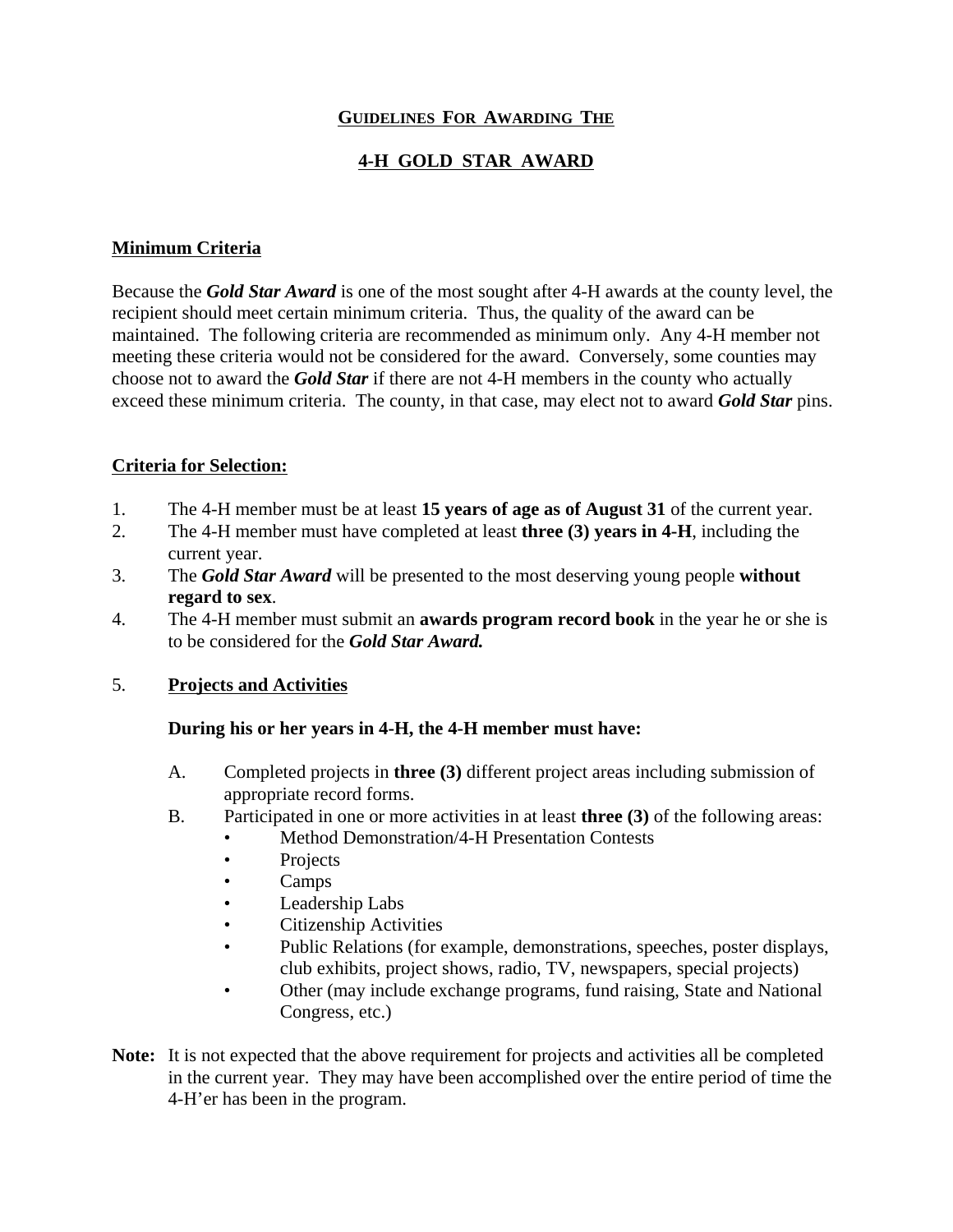- 6. During his or her years in 4-H, the 4-H member must have exhibited **leadership skills** in one or more of the following areas:
	- A. Must have served as an officer or committee chairman at some level of 4-H organization (club, county, district, state) and/or have served as a junior or teen leader in an activity or project with, or under the supervision of, an adult volunteer leader.
- 7. **Community Service -** The 4-H member must have participated in one or more community service activities; for example:
	- A. Working or counseling with Junior 4-H members.
	- B. Community service projects, either individual, group, or club-type projects.
	- C. Must have motivated other 4-H members through participation in demonstrations, projects, and/or exhibits.



# *Gold Star Interview Questions*

- 1. Explain your project why you picked it and what interests you most.
- 2. In what ways have you benefitted from your 4-H experiences?
- 3. Which of the 4 H's in 4-H has been the reason behind most of your project work? Why?
- 4. What is one failure or hardship you have overcome in 4-H?
- 5. What has been a humorous experience you have had in 4-H?
- 6. What does 4-H mean to you?
- 7. How will the skills you have learned in 4-H benefit you in the future?
- 8. Why do you wish to receive this award?
- 9. If you had to go before your legislators to support 4-H, what would you tell them about 4-H?